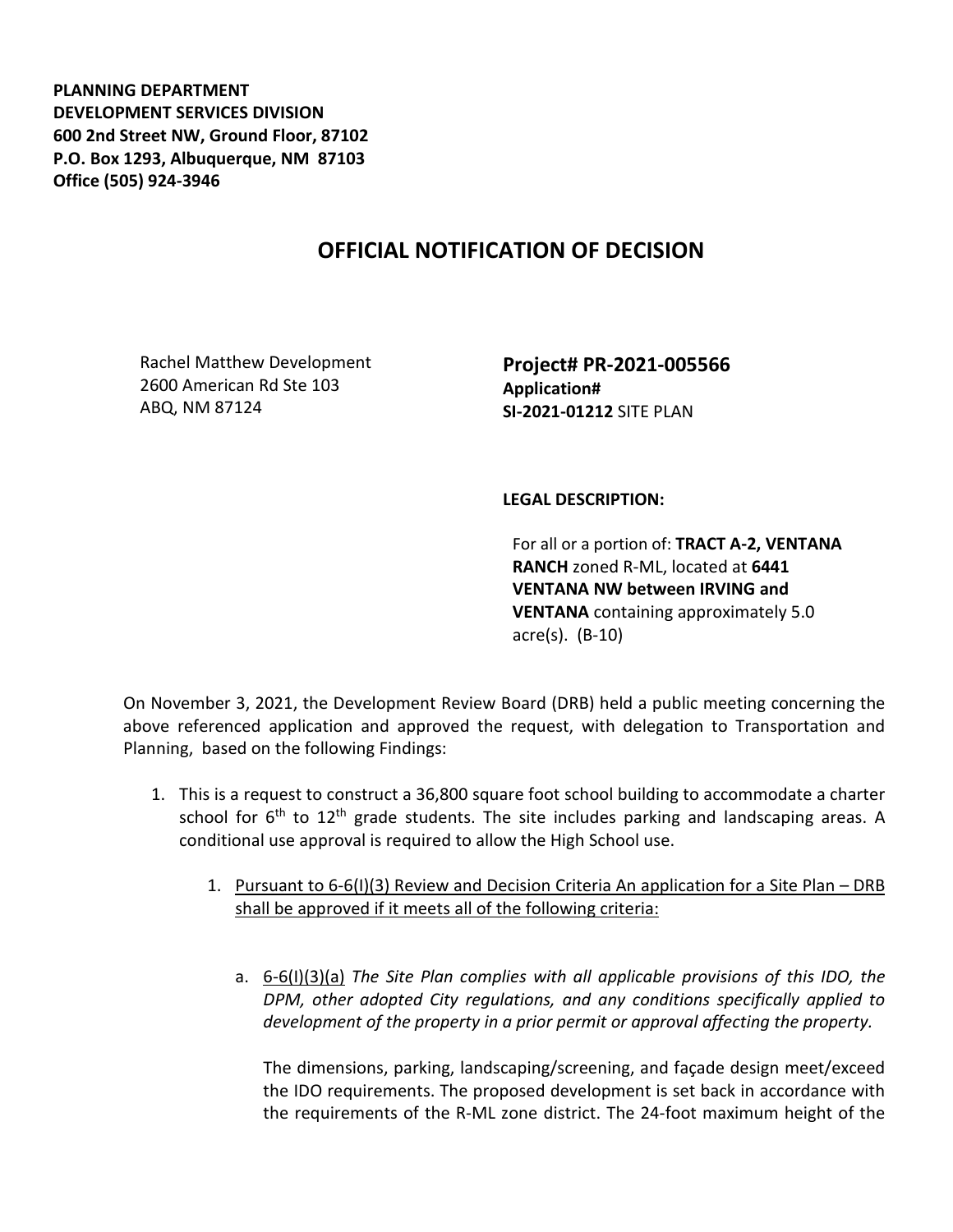Official Notice of Decision Project # PR-2021-005566 Application# SI-2021-01212 Page 2 of 3

proposed facility is less than the 38-foot maximum permitted building height. The Site Plan includes 112,689 square feet of landscaping where 27,150 square feet is required. The Site Plan includes 124 parking spaces where 85 parking spaces are required.

*b.* 6-6(I)(3)(b) *The City's existing infrastructure and public improvements, including but not limited to its street, trail, drainage, and sidewalk systems, have adequate capacity to serve the proposed development, and any burdens on those systems have been mitigated to the extent practicable.* 

The site has access to a full range of urban services including utilities, roads and emergency services. Transportation is working with the applicant to address possible traffic impacts.

*c.* 6-6(I)(3)(c) *If the subject property is within an approved Master Development Plan, the Site Plan shall meet any relevant standards in the Master Development Plan in addition to any standards applicable in the zone district the subject property is in.*

The site is not within a Master Development Plan.

2. The applicant provided notice as required by 6-1-1 of the IDO.

## **Conditions:**

- 1. This Site Plan is valid 7 years from DRB approval (11/3/2021). An extension may be requested prior to the expiration date.
- 2. Final sign off is delegated to Transportation for a detail regarding the double queuing and traffic redirection as discussed in the meeting.
- 3. Final sign off is delegated to Planning for final sign off following the 15-day appeal period for the conditional use for the high school.
- 4. The applicant will obtain final sign off from Transportation and Planning by February 16, 2021 or the case may be scheduled for the next DRB hearing and could be denied her the DRB Rules of Procedure.

APPEAL: If you wish to appeal this decision, you must do so within 15 days of the DRB's decision or by **NOVEMBER 18, 2021.** The date of the DRB's decision is not included in the 15-day period for filing an appeal, and if the 15<sup>th</sup> day falls on a Saturday, Sunday or Holiday, the next working day is considered as the deadline for filing the appeal.

For more information regarding the appeal process, please refer to Section 14-16-6-4(U) of the Integrated Development Ordinance (IDO). Appeals should be submitted via email to [PLNDRS@CABQ.GOV](mailto:PLNDRS@CABQ.GOV) (if files are less than 9MB in size). For files larger than 9 MB in size, please send an email to **PLNDRS@cabq.gov** and request that staff send you a link via Smartfile to upload the files to. A Non-Refundable filing fee will be calculated and you will receive instructions about paying the fee online.